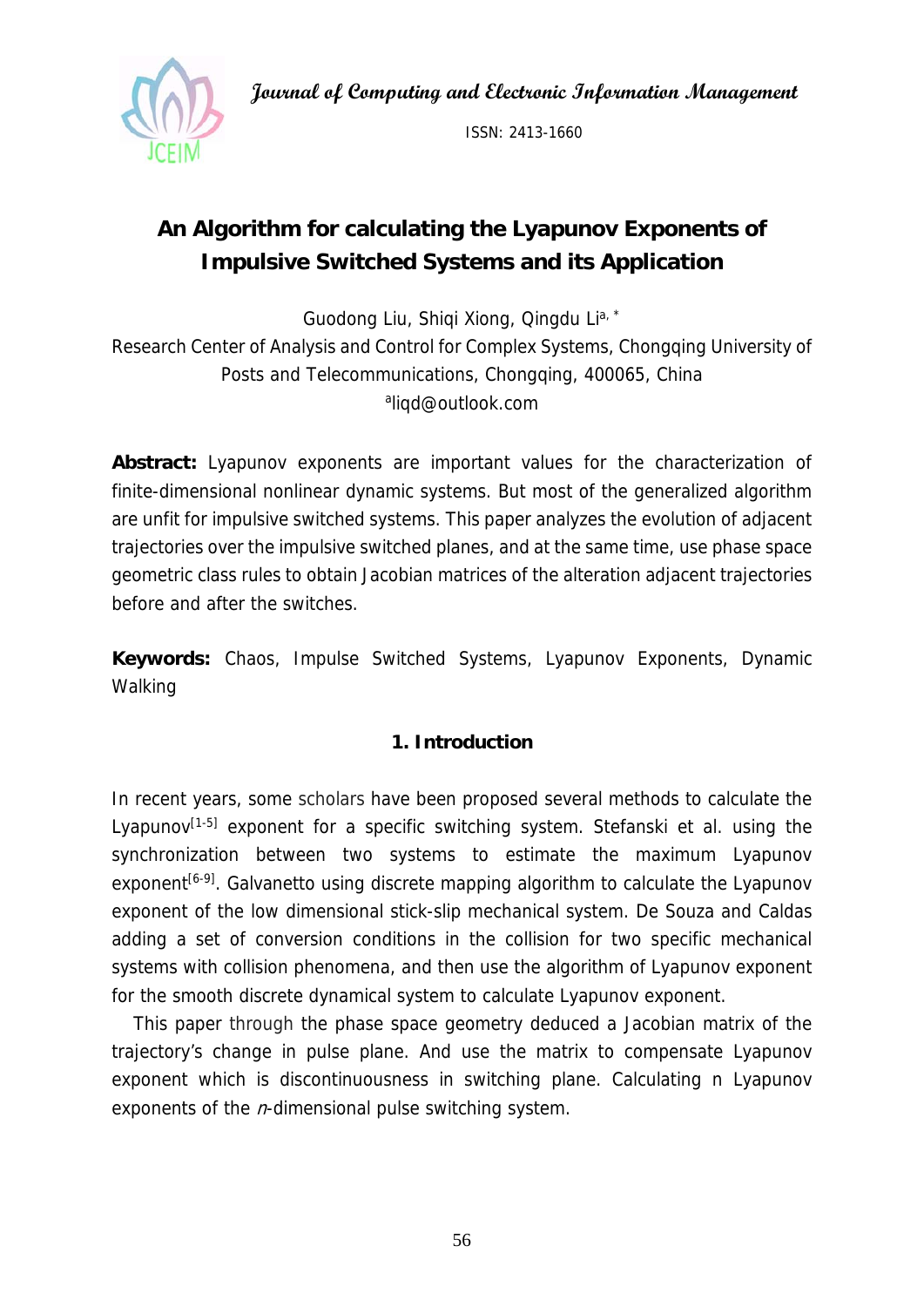## **2. Algorithm derivation of pulse switched system LE**

Impulsive switched system (1) is composed of multiple consecutive subsystem and correspondingly impulse function. Consider the equation of state of impulsive switched system:

$$
\begin{cases}\n\dot{x} = f_{\lambda}(x), x \in \mathbf{D}_{\lambda}, \lambda = i \\
S_j = 0, x^+ = h_{ij}(x^-), \lambda = j \\
x_0 = x^+, j \neq i, \lambda \in \{1, 2, \cdots, k\}\n\end{cases}
$$
\n(1)

define in an n-dimensional state space where contains the number of continuous subsystem with n-dimensional is k.  $D_2(x)$  is the state space of subsystem  $f_2(x)$ .  $S_i = 0$  is a switching condition when subsystem *i* switched to j by impulsive function  $x^+ = h_{ii}(x^-)$ ,  $x^- \in D_i(x)$ ,  $x^+ \in D_i(x)$ . Where  $f_i(x)$  with initial condition  $x_0$ .

In view of the system characteristics, it can be divided into two parts respectively to analyze that continuous subsystems and the impulsive switch.

### 2.1 calculating the Lyapunov exponents of continuous subsystems

Usually, the calculation of the exponents is performed considering the observed trajectory  $x(t)$  as a solution of the continuously differentiable dynamical subsystem

$$
\dot{\mathbf{x}} = \mathbf{f}_{\lambda}(\mathbf{x}(t)), \ \mathbf{x}(t_0) = \mathbf{x}_0, \ \mathbf{f}_{\lambda} \in C, \ \lambda \in 1, 2 \cdots k
$$
 (2)

Where  $k$  is the number of subsystem. Defined in an  $n$ -dimensional state space where  $f_i$  is a continuously differentiable vector function. The variation of  $n$ -directional vector  $Q_0 = [\mathbf{u}_1, \mathbf{u}_2, ..., \mathbf{u}_n]$  at  $\mathbf{x}(t)$  is

$$
\dot{Q} = \mathbf{J}_{t2} Q \tag{3}
$$

where

$$
\mathbf{J}_{\ell\lambda} = \frac{\partial \mathbf{f}_{\lambda}(\mathbf{x})}{\partial \mathbf{x}^{\mathrm{T}}} \Big|_{\mathbf{x} = \mathbf{x}(t)} \tag{4}
$$

is the Jacobian matrix of  $f_{\lambda}$  with respect to the trajectory under consideration. To  $t = T_{\text{max}}$  integral terminal value  $Q_{\text{end}}$  matrix  $QR$  decomposition, diagonal value of the upper triangular matrix  $R$  is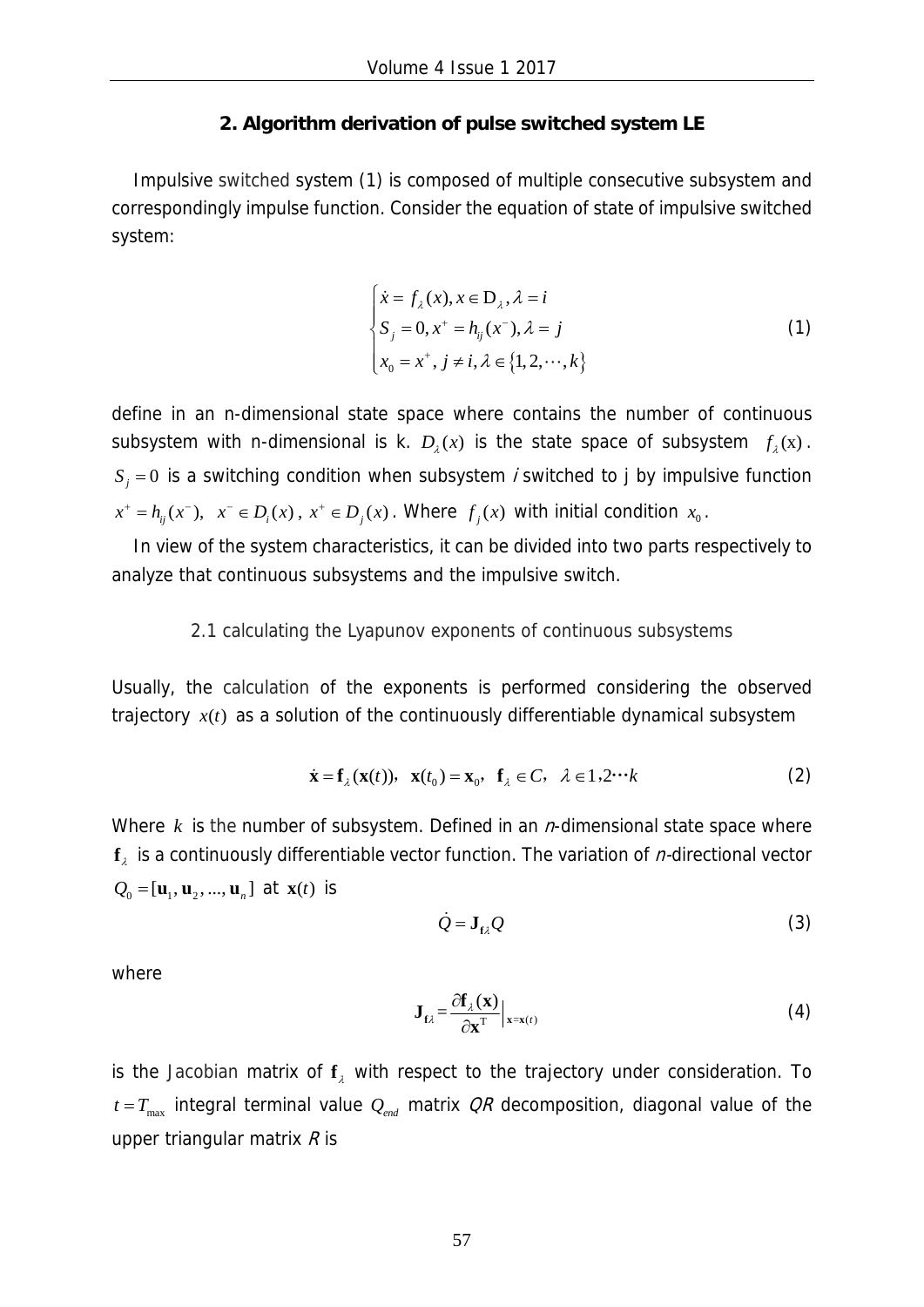$$
|\lambda_1|, |\lambda_2|, \ldots, |\lambda_n| \tag{5}
$$

In order to reduce error accumulation, every once in a while  $T_s = T_{\text{max}} / N$  to recalculate  $Q_0$  for units of the decomposed matrix  $Q$  (The new direction of the unit).

The spectrum of the Lyapunov exponents  $l_i$  is

$$
l_j = \lim_{N \to \infty} \frac{1}{NT_s} \sum_{i=0}^{N} \ln |\lambda_j^i|
$$
 (6)

#### 2.2 Calculating pulse switched compensation matrix

Subsystem from one switch to another in switching manifold. Integral results *Qend* is exclusive switching information. Traditional Lyapunov exponent algorithm methods cannot be applied to impulsive switched systems.



Fig.1 Lyapunov exponent Algorithm derivation of impulsive switched system

Obviously, Jacobian matrix **J**<sub>c</sub> can be used as a compensation matrix of switching manifold. It is

$$
\mathbf{J}_s = \frac{\partial \mathbf{x}'}{\partial \mathbf{x}^T} = \frac{\partial \mathbf{v}'}{\partial \mathbf{v}^T} \,. \tag{7}
$$

As is shown in Fig.1,  $e = f_i(\overline{x}^{-1}) / ||f_i(\overline{x}^{-1})||$  is the direction of  $\mathbf{x}_i(t)$ .  $l = \Delta t ||f_i(\underline{x})||$  is the length of x after a sufficiently small time  $\Delta t$  to  $\bar{x}$ . Where  $\bar{x}$  is intersection point of orbit with switched section  $S^-$ . **n** is the normal vector of  $S^-$ . The time interval needed for orbit from *x* to *A* is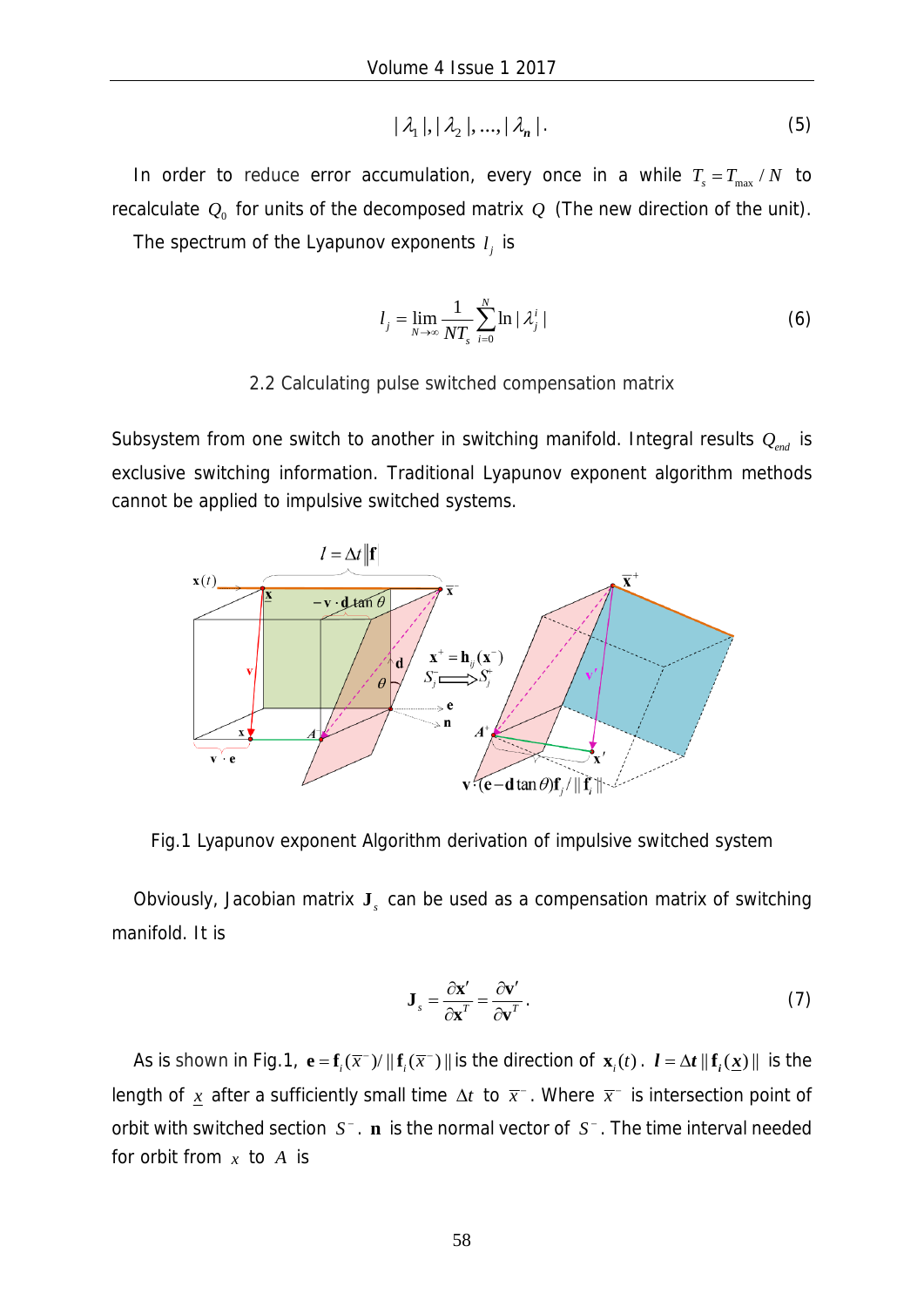$$
\Delta t_1 = \frac{\|\overrightarrow{xA}^-\|}{\|\mathbf{f}_1\|} = \Delta t - \frac{(-\mathbf{v} \cdot \mathbf{d} \tan \theta) + \mathbf{v} \cdot \mathbf{e}}{\|\mathbf{f}_1\|}
$$
(8)

where is the time interval of  $x \rightarrow x'$ . Ulteriorly, we get

$$
\overrightarrow{A^{+}x'} = \mathbf{f}_{2}(\Delta t - \Delta t_{1}) = (\mathbf{v} \cdot \mathbf{e} - \mathbf{v} \cdot \mathbf{d} \tan \theta) \mathbf{f}_{2} / ||\mathbf{f}_{1}||
$$
\n
$$
\overrightarrow{x A^{+}} = [\mathbf{v} - (\mathbf{v} \cdot \mathbf{e} - \mathbf{v} \cdot \mathbf{d} \tan \theta) \mathbf{e}]
$$
\n(9)

To obtain the relationship between  $\mathbf{v}'$  and  $\mathbf{v}$  we should get the relationship between the  $x^-\overline{A}^ \overrightarrow{x}$  and  $\overrightarrow{x}^+A^+$  before. Then we get the equation as follows:

$$
\mathbf{v}' = \overline{x^+ A^+} + \overline{A^+ x'}
$$
  
=  $\mathbf{J}_h [\mathbf{v} - (\mathbf{v} \cdot \mathbf{e} - \mathbf{v} \cdot \mathbf{d} \tan \theta) \cdot \mathbf{e}] + (\mathbf{v} \cdot \mathbf{e} - \mathbf{v} \cdot \mathbf{d} \tan \theta) \mathbf{f}_2 / ||\mathbf{f}_1||$  (10)  
=  $\mathbf{J}_h \mathbf{v} + \mathbf{v} \cdot (\mathbf{e} - \mathbf{d} \tan \theta) (\mathbf{f}_2 / ||\mathbf{f}_1|| - \mathbf{J}_h \mathbf{e})$ 

Thus we obtain compensation Jacobian matrix of the pulse is:

$$
\mathbf{J}_s = \frac{\partial \mathbf{x}'}{\partial \mathbf{x}'} = \frac{\partial \mathbf{v}'}{\partial \mathbf{v}'} = \mathbf{J}_h + (\mathbf{f}_2 / ||\mathbf{f}_1|| - \mathbf{J}_h \mathbf{e})(\mathbf{e} - \tan \theta \mathbf{d})^T
$$
(11)

#### **3. Example: the simplest dynamic walking model**

The simplest walking model of a typical pulse switch system is the basis of the theory of dynamic walking robot. Research Lyapunov exponent calculation of dynamic walking is very significant, especially the gait analysis and judgement. This model as an application example below demonstration the implementation process of the algorithm in this paper.



Fig.2 A typical passive walking step.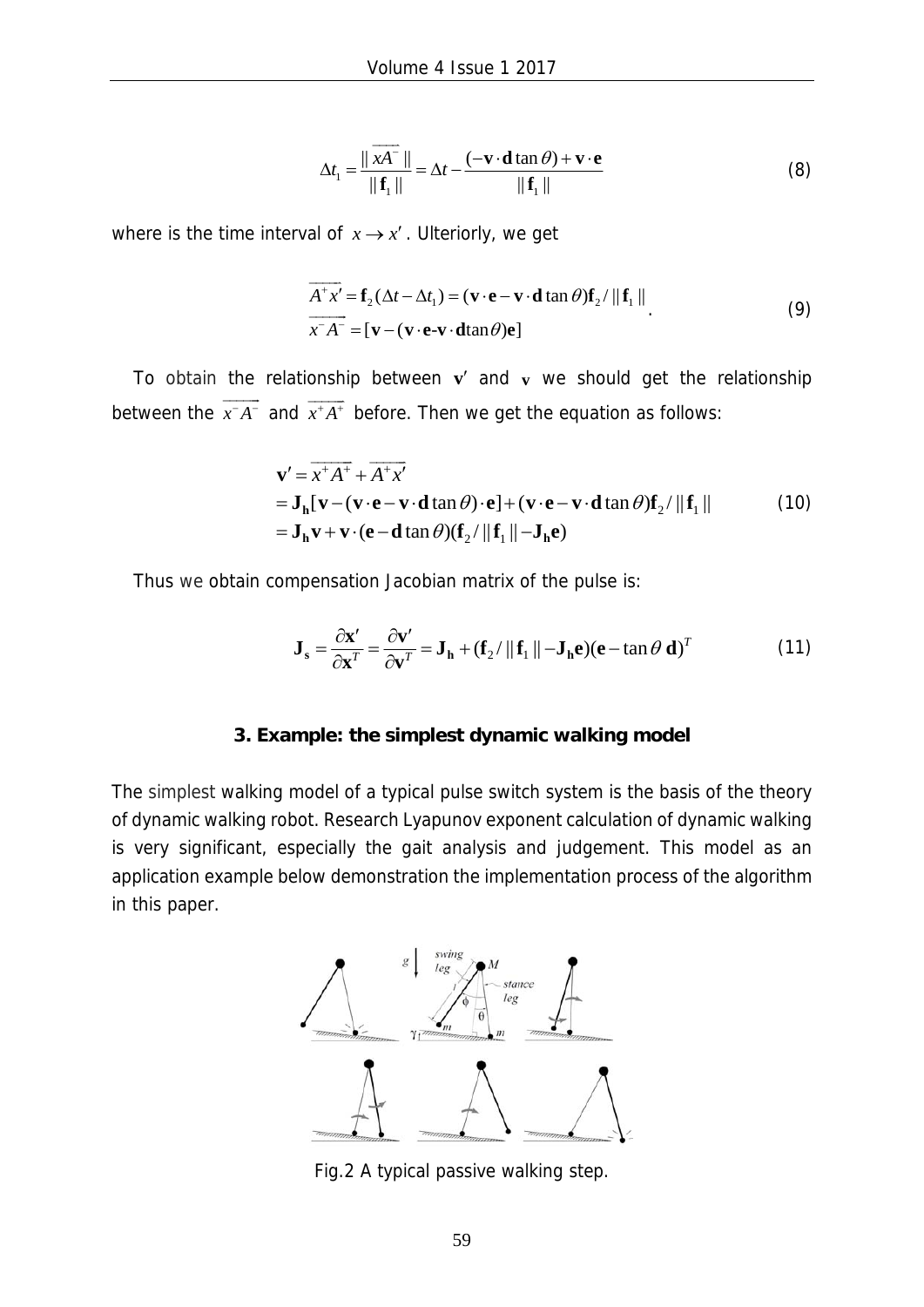The new stance leg has just made contact with the ramp in the upper left picture. The swing leg swings until the next heel-strike<sup>[10]</sup>. The top-center picture gives a description of the variables and parameters that we use.  $\theta$  is the angle of the stance leg with respect to the slope normal.  $\phi$  is the angle between the stance leg and the swing leg. *M* is the hip mass, and m is the foot mass. *l* is the leg length.  $\gamma$  is the ramp slope, and *g* is the acceleration due to gravity. Reprinted with permission from Garcia et al<sup>[11]</sup>.



Fig.3 Typical phase of simplest model and its switched section

The system simulation results as shown in fig.3. Where red line shows the state of support legs, blue line shows the same of swinging leg and vertical blue lines represent role switching under the impulsive function in subplot (a). We can see system switching when touch switched section from subplot (b).

Use Poincaré mapping measure will reduce 2-dimensional of simplest system and get two Lyapunov exponents (0.0966,  $-0.4250$ ). But 4-dimensional chaotic system<sup>[23]</sup> will contain four exponents and one of them must be zero.

Now we use the algorithm in this paper to calculate Lyapunov exponents of the system. Got direction vector  $\mathbf{n} = [-2,1,0,0]^T$  by impulsive function *h*. According to  $\mathbf{e} = f(\mathbf{x}) / ||f(\mathbf{x})||$  we get equation as

$$
\theta = \arccos \mathbf{n} \cdot \mathbf{e}
$$
  

$$
\mathbf{d} = \frac{(\mathbf{n} \cdot \mathbf{e})\mathbf{e} - \mathbf{n}}{\| (\mathbf{n} \cdot \mathbf{e})\mathbf{e} - \mathbf{n} \|}
$$
 (12)

Calculating the Lyapunov exponent of simplest model without **<sup>s</sup> J** is (0.9963, 0.0000, -0.0003, -0.9960) [24]. Then use the compensatory Jacobian to modify the pulse and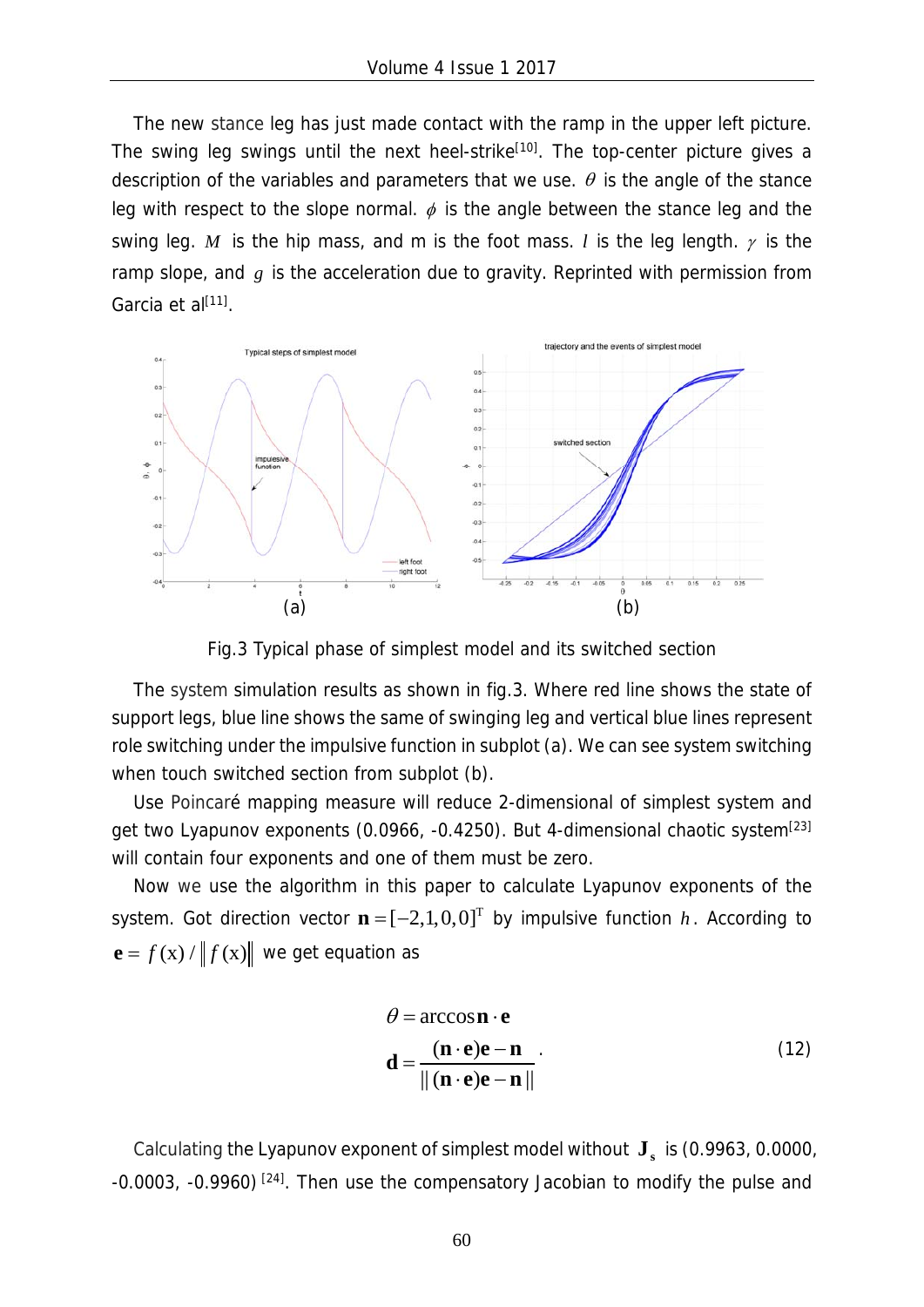get the result is (0.0954 0.0001, -0.4238, -Inf). Obviously the first and third exponent compare with traditional Jacobian algorithm obtained results consistent within error scope. These numbers prove that this system is a chaotic system which consistent with the fact. Thus verify the correctness of this paper's method through the simplest model.

## **4. Conclusion**

The model based algorithm for the calculation of the spectrum of Lyapunov exponents has been generalized for the case of nonlinear dynamical systems with discontinuities. The main result is the supplementation of the continuous subsystems of a certain compensation matrix at the instants of discontinuities. For example of simplest dynamic walking model with 4-dimensional we calculated out all Lyapunov exponents and the result support our algorithm.

Even the generalized algorithm is straightforward but there are still open problems in its efficient implementation. The main problem is precision of Jacobian matrix. With the increase of the integral number, the error will be magnified. Fortunately, this effects within the precision of the system error. But this problem is still under consideration.

## **Acknowledgements**

This work is supported in part by Graduate Student Research Innovation Project of Chongqing (Grant No.CYS15160)

## **References**

- [1] Bernardon D P, Sperandio M, Garcia V J, Russi J, Canha L N, Abaide A R, Daza E F B 2011 Electric Power Systems Research 81 414-420
- [2] Putyrski M, Schultz C 2011 Chemistry & Biology 18 1126–1133
- [3] Oishi M, Mitchell I, Bayen A, Tomlin C, Degani A. Hybrid verification of an interface for an automatic landing. In Decision and Control, 2002, Proceedings of the 41st IEEE Conference on. 2002.
- [4] Keith A, Khare N A, Tree D R P, Wei-Shen C, Axelrod J D, Tomlin C J 2005 Science 307 423-426
- [5] Varaiya P 1993 IEEE Transactions on Automatic Control 38 195-207
- [6] Xie G M, L W 2005 Journal of Mathematical Analysis & Applications 305 277 290
- [7] Liberzon D, Morse A S 1999 IEEE Control Systems 19 59-70
- [8] Cheng D Z 2004 Systems & Control Letters 51 79–88